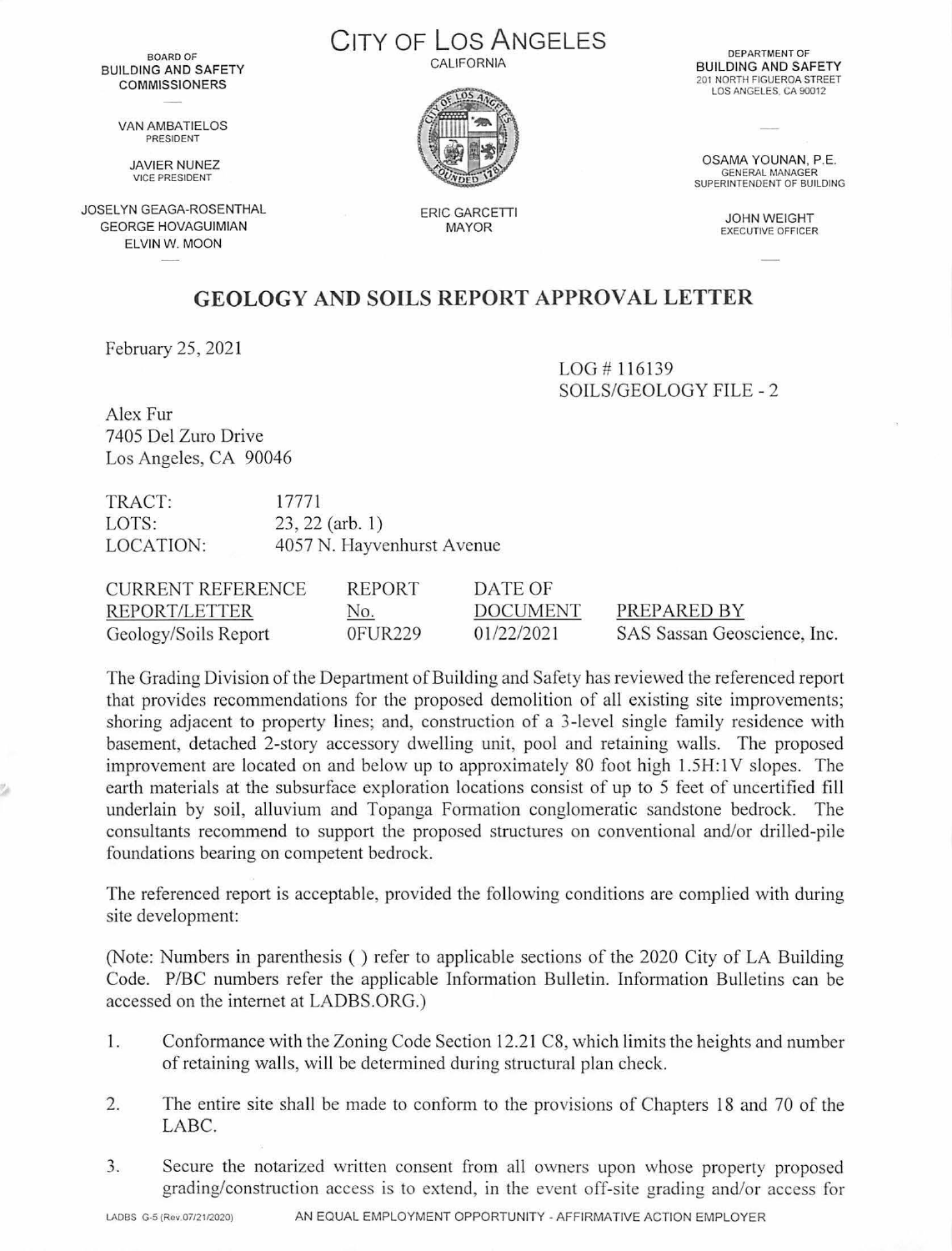Page 2

4057 N. Hayvenhurst A venue

construction purposes is required (7006.6). The consent shall be included as part of the final plans.

- 4. All graded, brushed or bare slopes shall be planted with low-water consumption, nativetype plant varieties to protect slopes against erosion (7012).
- 5. All new graded slopes shall be no steeper than  $2H:1V$  (7010.2 & 7011.2).
- 6. Grading shall be scheduled for completion prior to the start of the rainy season, or detailed temporary erosion control plans shall be filed in a manner satisfactory to the Oracling Division of the Department and the Department of Public Works, Bureau of Engineering, B-Permit Section, for any grading work in excess of 200 cubic yards (7007.1).

6262 yan Nuys Blvd. Ste 351, Van Nuys (818) 374-4605

- 7. All loose foundation excavation material shall be removed prior to commencement of framing. Slopes disturbed by construction activities shall be restored (7005.3).
- 8. Temporary excavations that remove lateral support to the public way, adjacent property, or adjacent structures shall be supported by shoring, as recommended. Note: Lateral support shall be considered to be removed when the excavation extends below a plane projected downward at an angle of 45 degrees from the bottom of a footing of an existing structure, from the edge of the public way or an adjacent property. (3307.3.1)
- 9. Prior to the issuance of any permit that authorizes an excavation where the excavation is to be of a greater depth than are the walls or foundation of any adjoining building or structure and located closer to the property line than the depth of the excavation, the owner of the subject site shall provide the Department with evidence that the adjacent property owner has been given a 30-day written notice of such intent to make an excavation (3307.1).
- 10. The soils engineer shall review and approve the shoring plans prior to issuance of the permit (3307.3.2).
- 11. Prior to the issuance of the permits, the soils engineer and/or the structural designer shall evaluate the surcharge loads used in the report calculations for the design of the retaining walls and shoring. If the surcharge loads used in the calculations do not conform to the actual surcharge loads, the soil engineer shall submit a supplementary report with revised recommendations to the Department for approval.
- 12. Shoring shall be designed for a minimum EFP of 49 PCF; all surcharge loads shall be included into the design, as recommended.
- 13. Shoring shall be designed for a maximum lateral deflection of 1 inch, provided there are no structures within a 1:1 plane projected up from the base of the excavation. Where a structure is within a 1:1 plane projected up from the base of the excavation, shoring shall be designed for a maximum lateral deflection of  $\frac{1}{2}$  inch, or to a lower deflection determined by the consultant that does not present any potential hazard to the adjacent structure.
- 14. A shoring monitoring program shall be implemented to the satisfaction of the soils engineer.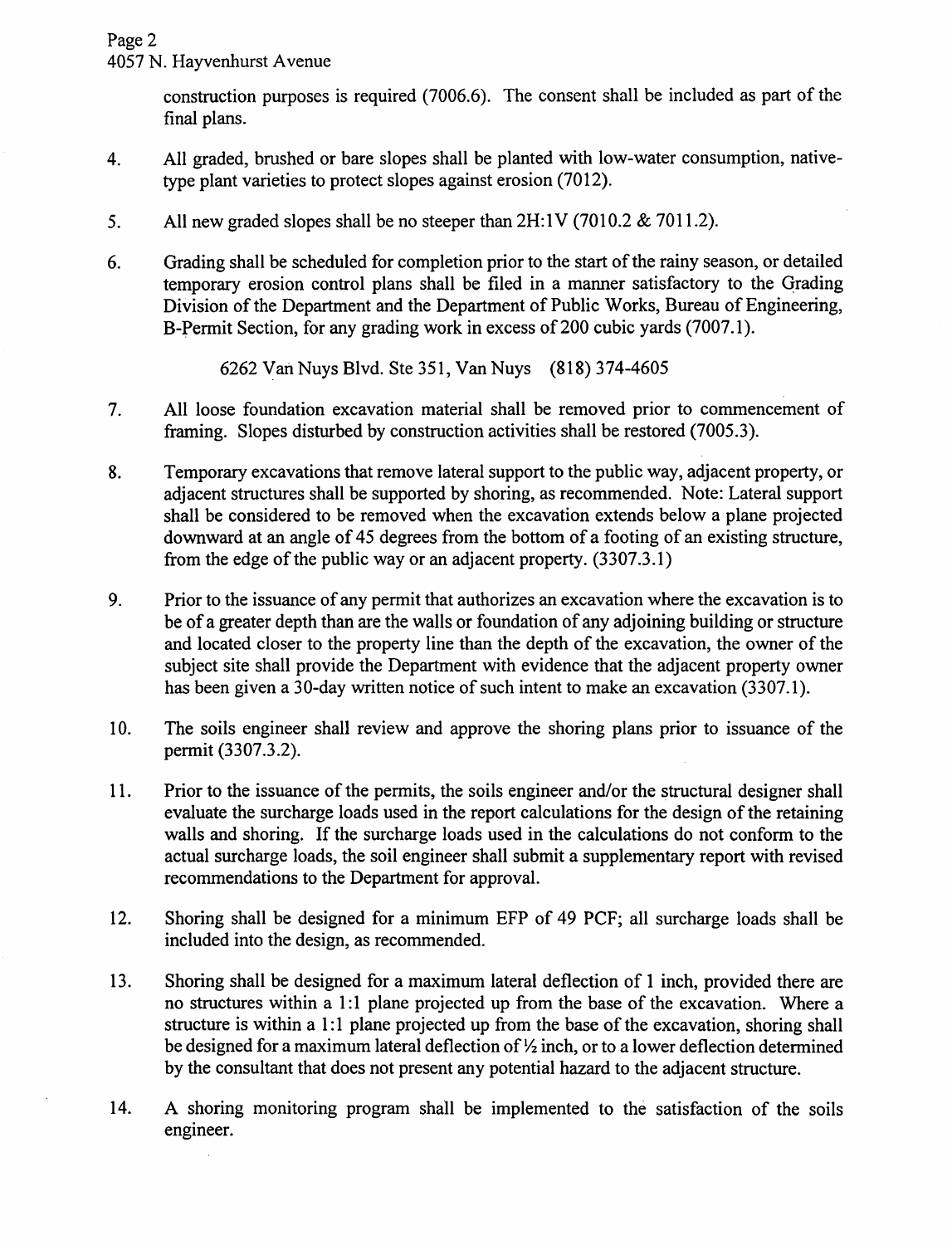## Page 3

4057 N. Hayvenhurst A venue

- 15. All foundations shall derive entire support from competent bedrock, as recommended and approved by the geologist and soils engineer by inspection.
- 16. Foundations adjacent to a descending slope steeper than 3:1 (horizontal to vertical) in gradient shall be a minimum distance of one-third the vertical height of the slope but need not exceed 40 feet measured horizontally from the footing bottom to the face of the slope (1808.7.2); for pools the foundation setback shall be one-sixth the slope height to a maximum of 20 feet (1808.7.3).
- $17.$  Buildings adjacent to ascending slopes steeper than  $3H:1V$  in gradient shall be setback from the toe of the slope a level distance measured perpendicular to slope contours equal to one-half the vertical height of the slope, but need not exceed 15 feet (1808.7.1); for pools the setback shall be one-fourth the vertical height of the slope, but need not exceed 7.5 feet (1808.7.3).
- 18. Pile caisson and/or isolated foundation ties are required by LAMC Sections 91.1809.13 and/or 91.1810.3.13. Exceptions and modification to this requirement are provided in Information Bulletin P/BC 2020-030.
- 19. Pile and/or caisson shafts shall be designed for a lateral load of 1000 pounds per linear foot of shaft exposed to fill, soil and weathered bedrock per P/BC 2020-050.
- 20. The design passive pressure shall be neglected for a portion of the pile with a horizontal setback distance less than five feet from fill, soil or weathered bedrock.
- 21. When water is present in drilled pile holes, the concrete shall be tremied from the bottom up to ensure minimum segregation of the mix and negligible turbulence of the water (1808.8.3).
- 22. Existing uncertified fill shall not be used for lateral support of deep foundations (1810.2.1).
- 23. Slabs on uncertified fill shall be designed as a structural slab (7011.3).
- 24. Slabs placed on approved compacted fill shall be at least 4 inches thick, as recommended, and shall be reinforced with ½-inch diameter (#4) reinforcing bars spaced a maximum of 16 inches on center each way.
- 25. Retaining walls shall be designed for the lateral earth pressures specified on page 19 of the 01/22/2021 report. Note: Where two separate stacked retaining walls (the upper wall surcharges the lower wall) are proposed, the lower of the 2 walls shall be designed for the combined height of the 2 walls. All surcharge loads shall be included into the design.
- 26. The rear yard retaining walls shall be provided with a minimum freeboard of 12 inches, as recommended.
- 27. The recommended equivalent fluid pressure (EFP) for the proposed retaining wall shall apply from the top of the freeboard to the bottom of the wall footing.
- 28. All retaining walls shall be provided with a standard surface backdrain system and all drainage shall be conducted in a non-erosive device to the street in an acceptable manner (7013.11).